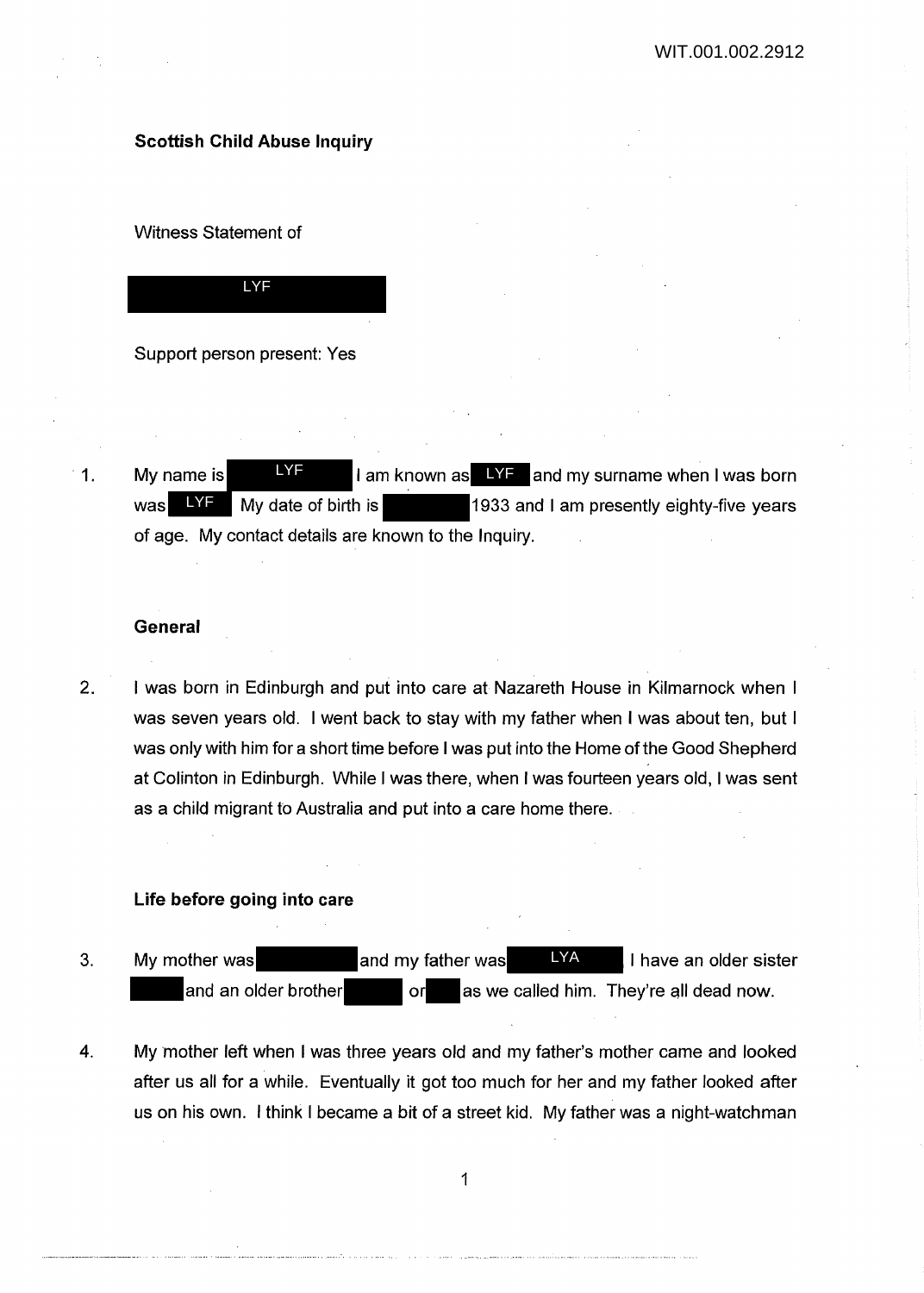and used to sleep all day so we just used to roam the streets. He also used to knock me around a bit.

- 5. A few years later my sister broke her arm and we went to the hospital with her. The hospital staff must have noticed we weren't very well cared for and I think they must have organised for us all to go into care.
- 6. My sister and I went to Nazareth House at Kilmarnock and my brother went to somewhere in Fife and then somewhere else at Spean Bridge.

**Life in care - Scotland** 

# **Nazareth House, Kilmarnock**

## **General**

- 7. I have been shown a document which contains information regarding my entry into Nazareth House at Kilmarnock on 1941, when I was seven years old. The document shows my name and date of birth, that I was born in Edinburgh and that I was baptised at the Sacred Heart Church in Edinburgh. That is correct.
- 8. According to other details on the document, I left Nazareth House at Kilmarnock on 1943 when I would have been ten years old. I don't specifically remember that it was
- 9. All the children there were girls and some old ladies stayed there as well. Other than my sister I don't remember any of the other girls' names. I remember the children all wore a uniform, but I can't remember what it was like. The Sisters of Nazareth who ran the home were very strict, however I can't remember any of their names either.

Mornings and bedtime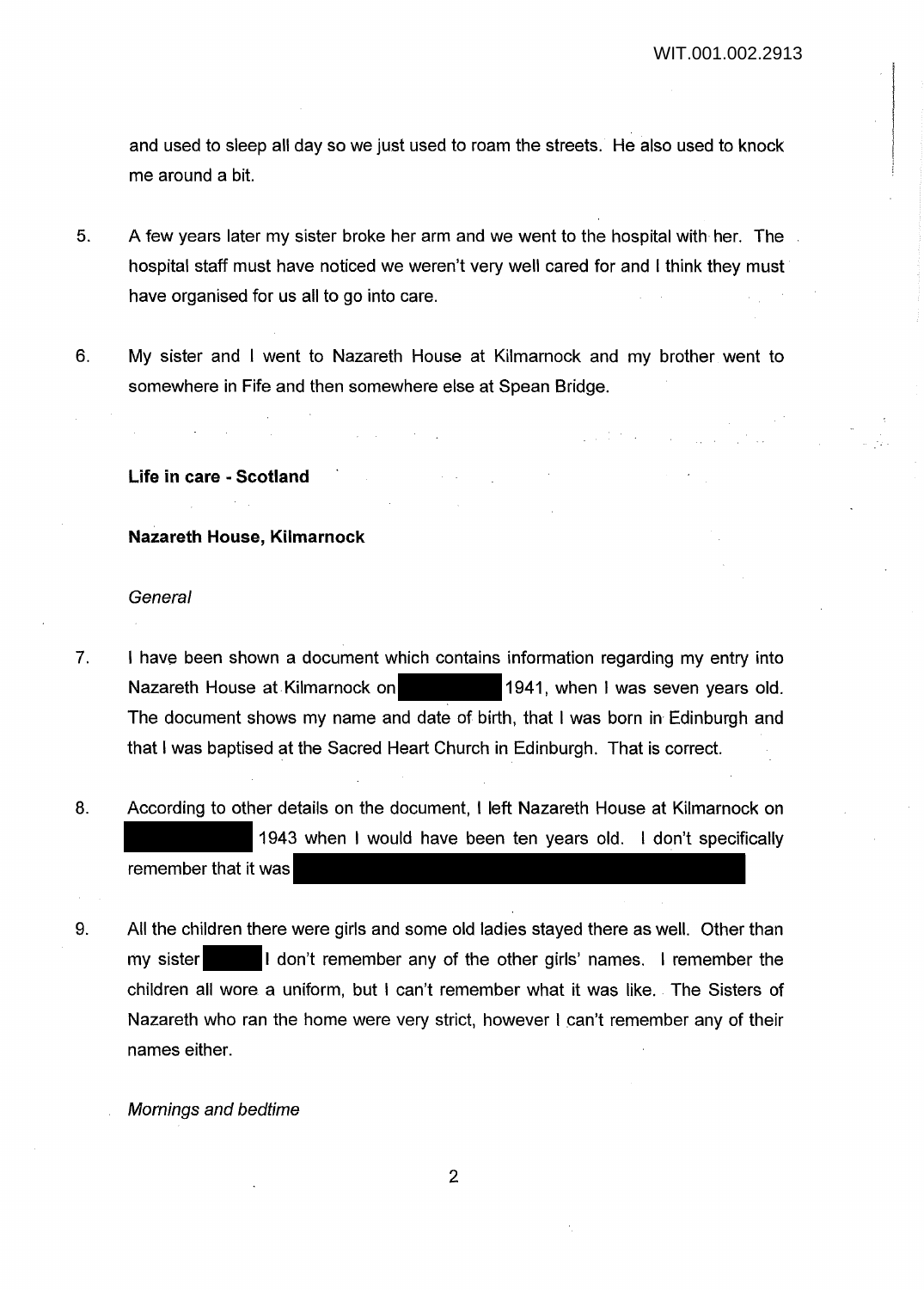- 10. We slept in a big dormitory with at least fifty beds in it. We were woken up about five o'clock in the morning and all went to Mass. After that we went to school.
- 11. Bedtime was at seven o'clock when we'd kneel at the side of our beds and say prayers. Once we got into bed we weren't allowed to get out during the night at all. Not even to go to the toilet.

## Washing and bathing/Hygiene

12. There was a big bath at Nazareth House, which was always very hot. We'd all have to sit on the side while one girl got in and washed. She would then get out and a nun would dry her while another girl would get in. I don't think the water was ever changed.

#### **Mealtimes**

13. Meals were actually better than I was getting at home. I think I was one of those greedy kids that ate everything. I never had any trouble with the food.

#### **Schooling**

14. The school was within Nazareth House, although I can't remember much about it. All I do remember is being in class one time and asking to go to the toilet. I was told I couldn't and had to sit down again. I wet myself of course and left a stain on the floor. Every time we polished the floors after that the nuns would make comment and embarrass me.

### Leisure time

15. I don't remember having any toys to play with or any books. We did go on long walks up the hills and slide in the heather. That was great fun.

# **Healthcare**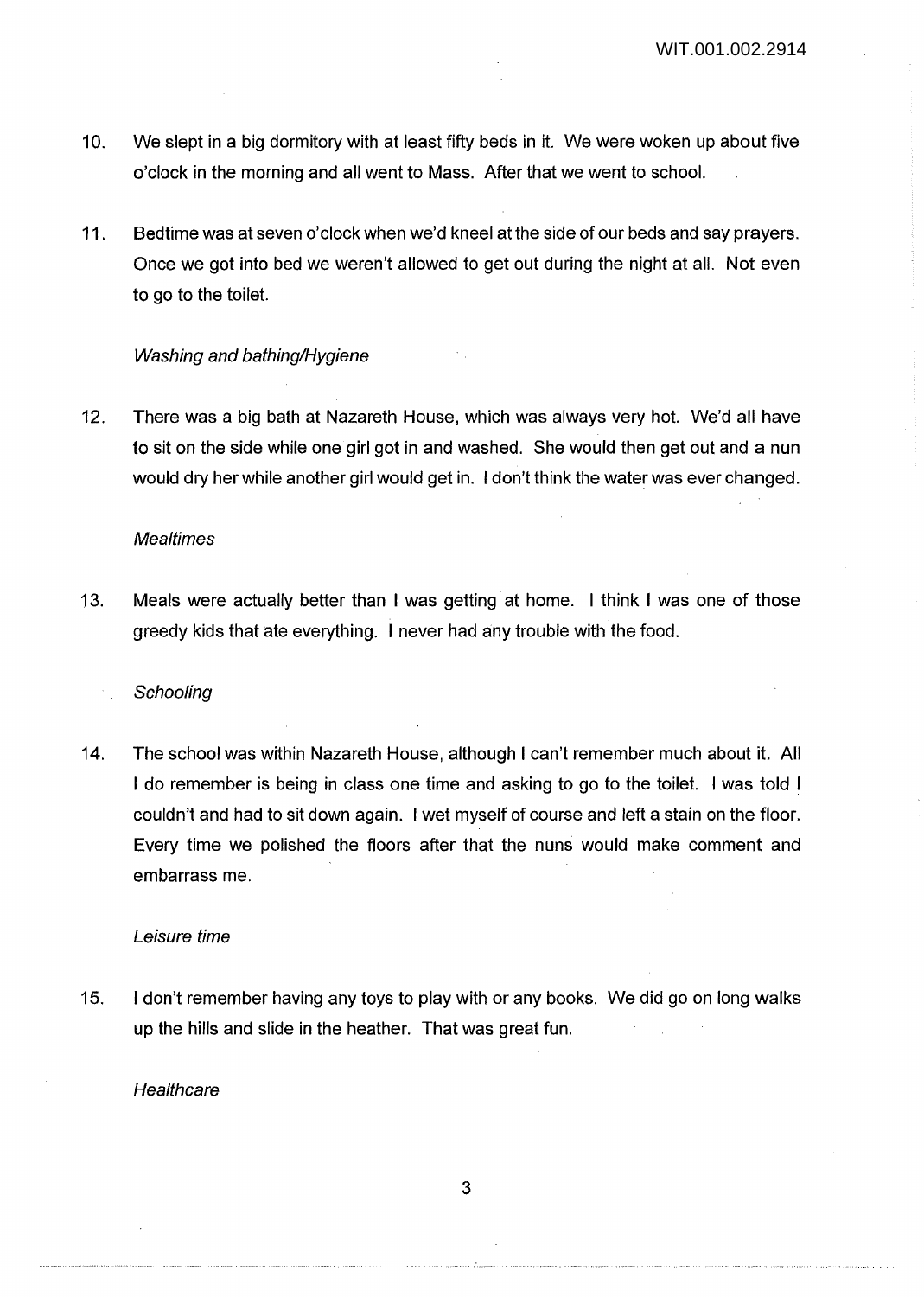16. I think I was always pretty healthy and I certainly don't remember going to the doctor or the dentist. I can't remember ever having to brush my teeth either. We did at home, my father used to tell me to put my finger up the lum and use the soot to clean my teeth.

# Religious instruction

17. We were at church a lot in Glasgow. As well as Mass in the morning, we'd have the Angelus at twelve o'clock and Benediction at night. In the six weeks leading up to Our Lady of Assumption Day on 15 August, which we called Lent, we weren't allowed to talk.

**Work** 

18. We used to have to scrub and polish all the floors. When the nuns weren't around we'd slide up and down on the big blanket that was used for polishing the floors.

#### Christmas and Birthdays

19. If it was someone's birthday, we could go up and see the old ladies that stayed in the home and they would give us jam and bread. That was our birthday treat and it was wonderful. It sounds awful now.

20. I was· never allowed to

when we weren't allowed to talk. It was only on the day after, on Our Lady of Assumption Day, that I was allowed to go and see the ladies.

Visitors

21. People used to come to the home every so often and look over all the girls to see who they might want to adopt. We would all be made to stand like sheep and smile at . them. I was a little ugly thing and I used to think that someone might take me, but of course they never did.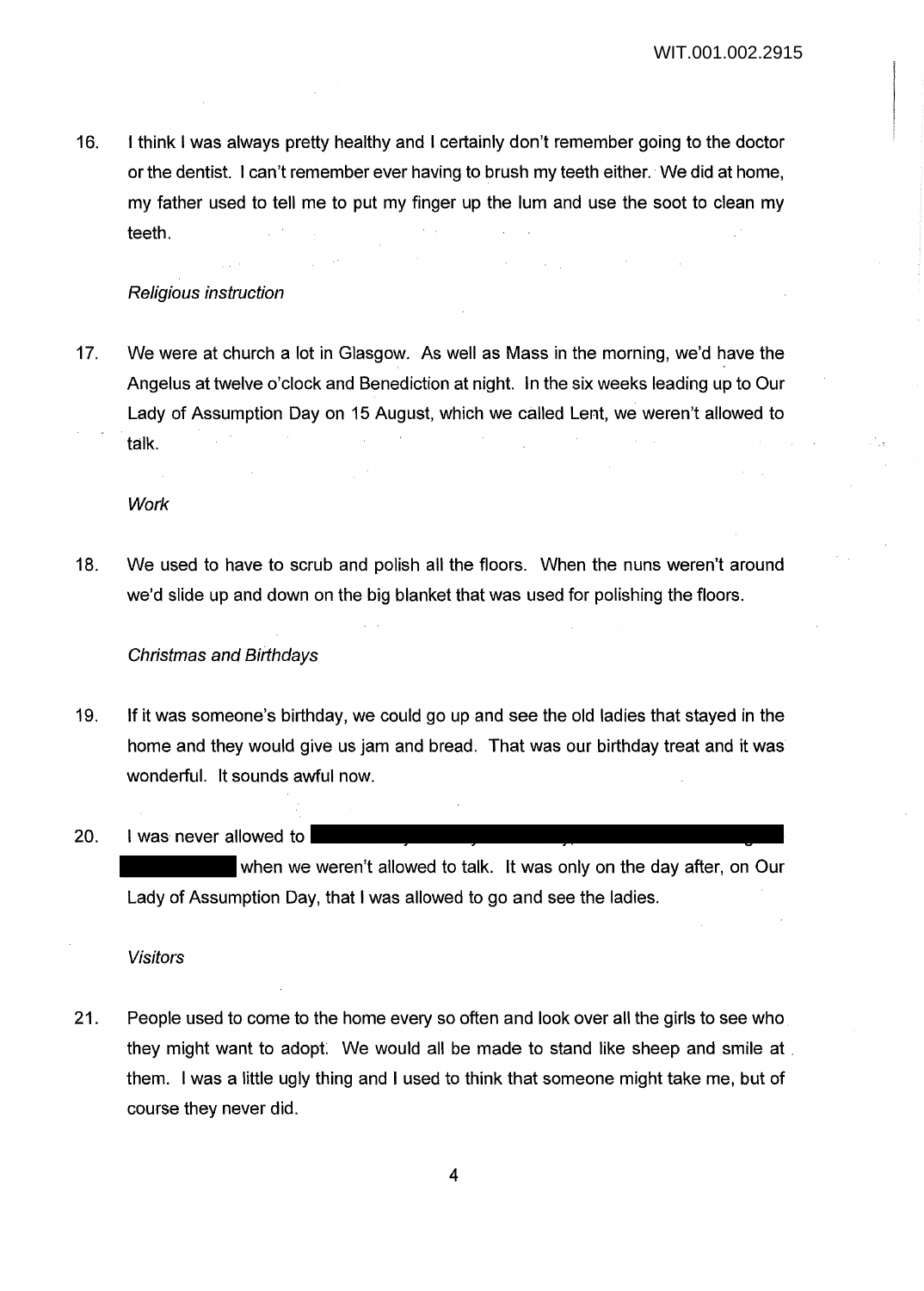22. My father never visited and nobody else ever came to see my sister or me. Officials did come and inspect the place sometimes. I remember because we would all be made to dress up for them. We would only speak to them with a nun supervising.

# Trips and holidays

23. My dad used to take and me home for the holidays when I'd have to work, delivering papers to the tenement houses. I was the only girl doing it, the rest were all boys.

# Emotional care/support

24. I was a very timid child in those days. I never spoke to anybody about anything. I don't think I would have known who to speak anyway, even if I'd wanted to.

# Air raids

25. I was in Nazareth House during the war and I remember the air raids vividly, they were very scary. We'd wake up with the sirens going off and all the kids would be screaming at once. The nuns would come round and try and hustle us down the stairs to the basement where we'd sit praying for hours sometimes.

# **Bedwetting**

- 26. I was a bed wetter, I think it was nerves because I'd been knocked around by my father. Bedwetters used to have to stand with a sheet over their heads in front of everybody and wouldn't get any breakfast. It was very embarrassing.
- 27. They used to make us take our knickers off at night and one of the older girls would smell them. I was always in trouble and would be made to stand in the corner with my pants on my head.
- 28. If I wet the bed, even if it was freezing outside I regularly used to lie under my bed so my sheets would dry by the morning.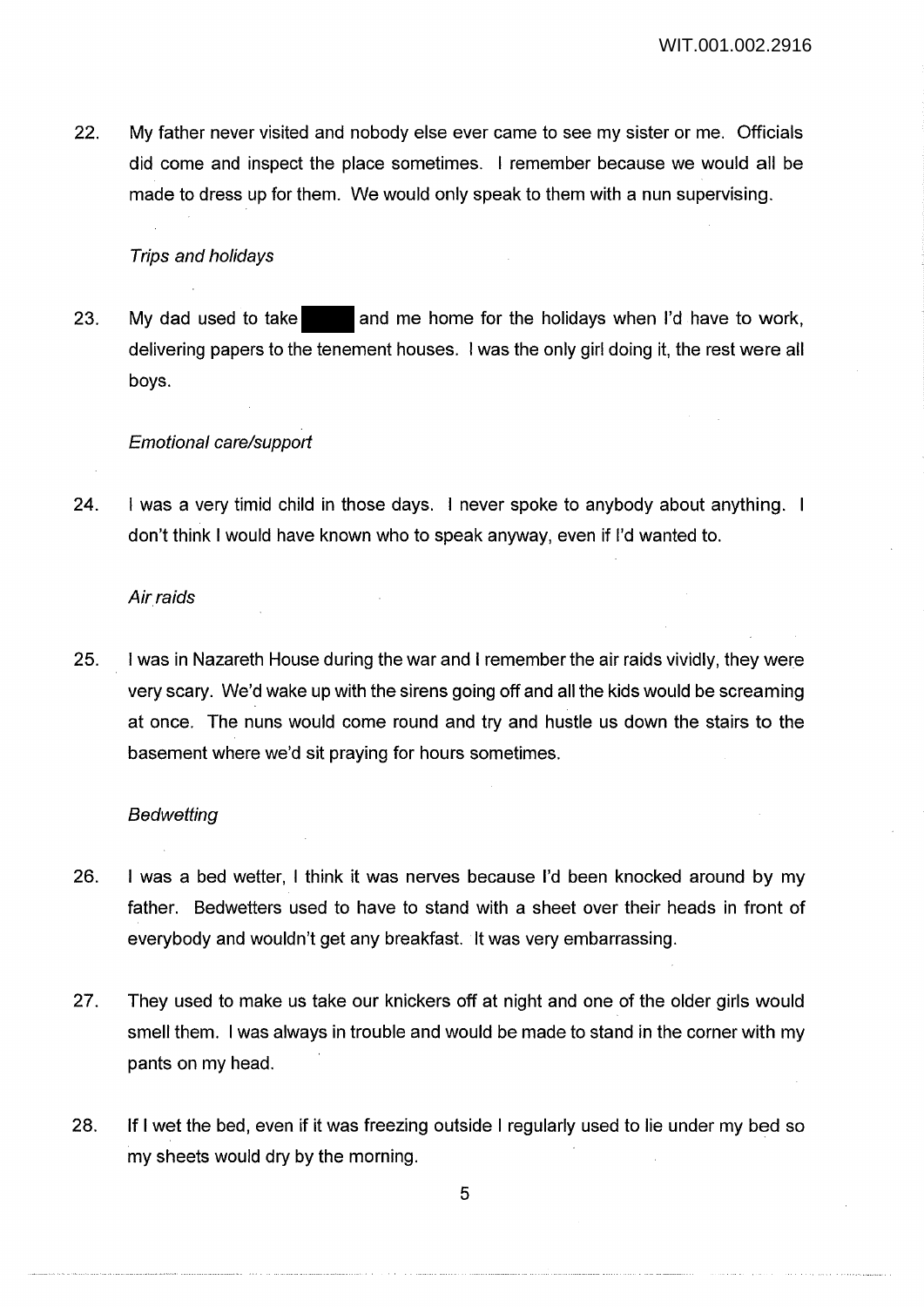### Nature and frequency of abuse

- 29. The older girls at Nazareth House did all the disciplining, knocking us around with a cane across the legs. That was their job, the nuns never disciplined us so much.
- 30. I think one of the nuns did knock me around with a cane one time. I got into trouble during Lent in 1943 and I had bruises all over my arms

#### Reporting of abuse

31. I was used to getting knocked around by my father so I probably didn't think much of it at Nazareth House. After my sister saw the bruises from the nun caning me during Lent, she snuck out a letter to my dad to tell him.

## **Leaving Nazareth House, Kilmarnock**

- 32. When my father learned I had been knocked around, he came and took my sister and I away. Even though he had been doing the same he was very angry. I don't think he ever reported it to anybody, I certainly never did.
- 33. I was only back home with my father for a short time before I was put into the Home of the Good Shepherd in Edinburgh. My sister went to stay with my grandmother so there was only my brother and I with Dad.
- 34. Around 1945, a letter came for my uncle my dad's brother, and and I opened it. Dad eventually found out and, after he'd knocked us around, he got us put away in the Home of the Good Shepherd at Colinton in Edinburgh. Opening that letter changed my life.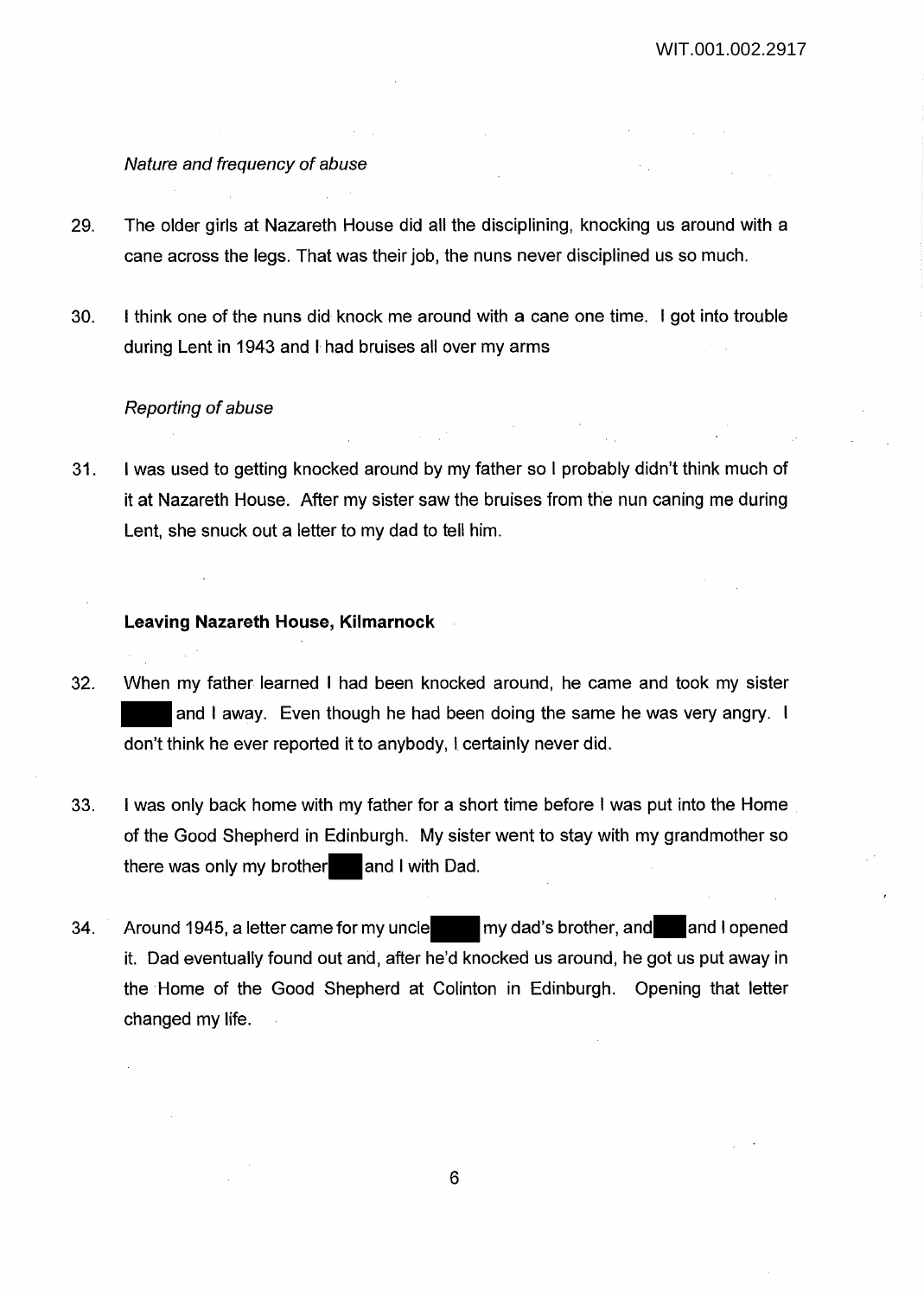# **Woodfield Children's Home, Colinton, Edinburgh**

#### General

- 35. I knew the convent in Edinburgh as the Home of the Good Shepherd, although I believe it was actually called Woodfield Children's Home. I think it was run by the Good Shepherd sisters, however I can't remember any of their names.
- 36. I loved it there, it wasn't as strict as Nazareth House had been.

## Mornings and bedtime

37. The routine was much the same at Colinton as it had been at Nazareth House. We would pray as soon as we got up and then go for breakfast and then go to school. As at Nazareth House, we went to bed early, but I think we were allowed to get up to go to the toilet during the night. I wasn't a bedwetter at Colinton.

#### **Mealtimes**

38. We had lunch at school and the rest of our meals were taken in the home. Meals were better there, I enjoyed them. I don't remember what happened to anyone that didn't eat their food, I certainly wasn't one.

#### **Clothing**

39. We wore a lovely uniform at Colinton. I had been a pretty raggedy kid and the green skirt with the nice blouses we wore were beautiful.

## Washing and bathing/Hygiene

40. We had a hot bath once a week. It was much the same as it had been at Nazareth House, we'd all line up and have our baths in turn.

Leisure time

# 7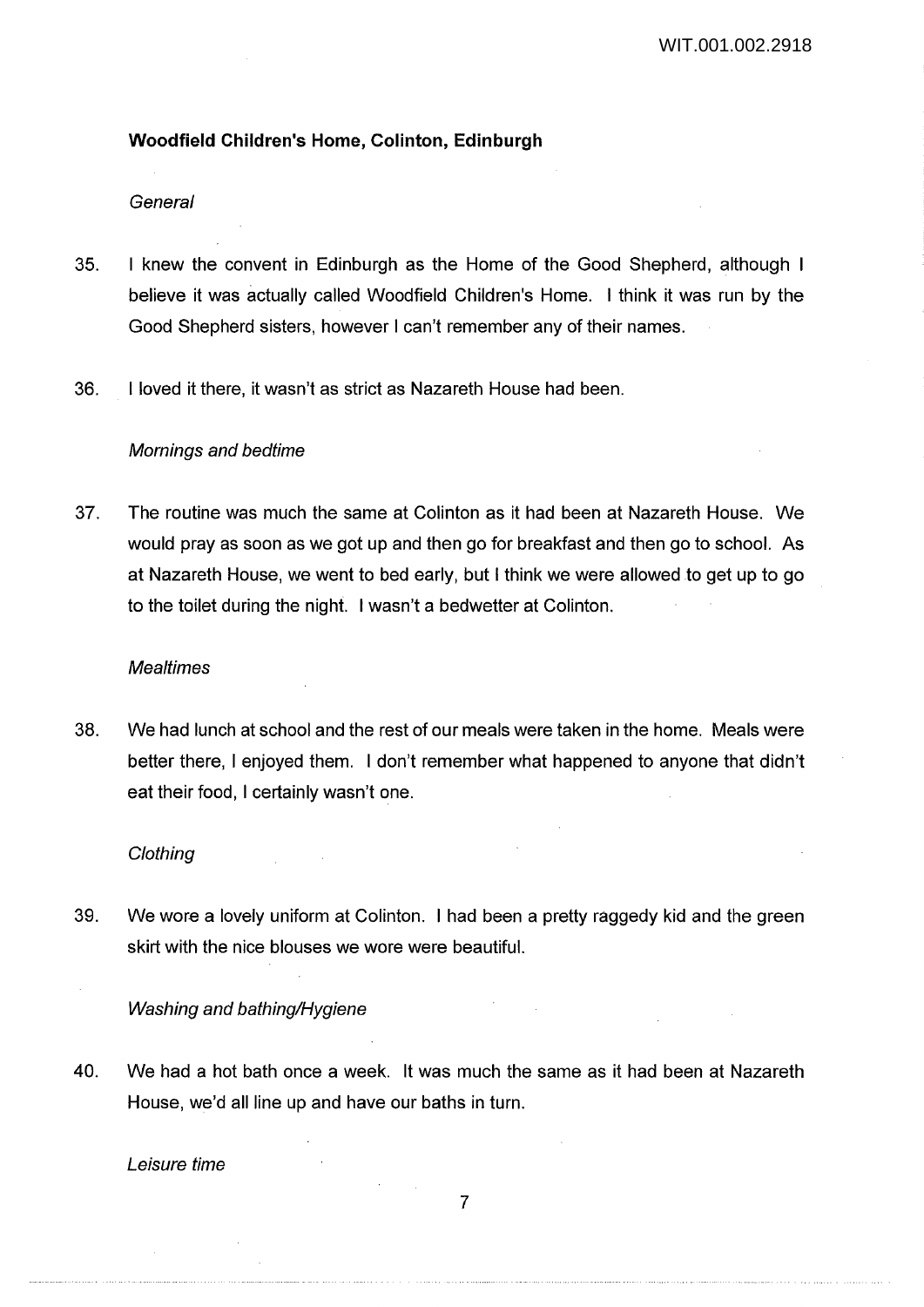- 41. For leisure we would amuse ourselves playing ball or skipping. I loved dancing and a whole lot of us would get up on the stage there and act the goat. I don't remember there being any books or toys.
- 42. We were never allowed to go out. I never went to see my father while I was at the Good Shepherd.

#### **Schooling**

- 43. We older girls went to St Thomas of Aquinas School in Edinburgh and I enjoyed it, I was the teacher's pet. We got there by walking down Woodhall Road and then catching the bus. I don't think the younger girls went out to school.
- 44. We were given homework to do and the nuns gave us time to do it back at the home, although we never got any help with it. We were never given any instruction on life skills by either the school or the nuns.

#### **Healthcare**

45. I don't remember much about healthcare. I would never speak up about any health issues I might have had. At one time I had chilblains and went to bed with my boots on. I never reported it. On another occasion I think I had tonsillitis and it was only after I collapsed that I was taken to go to hospital where I had to stay a while.

# Religious instruction

46. Just as at Nazareth House, religion was a big part of the routine. There were prayers in the morning and before bed, as well as Mass in the morning, Benediction at night and church on Sunday.

**Work**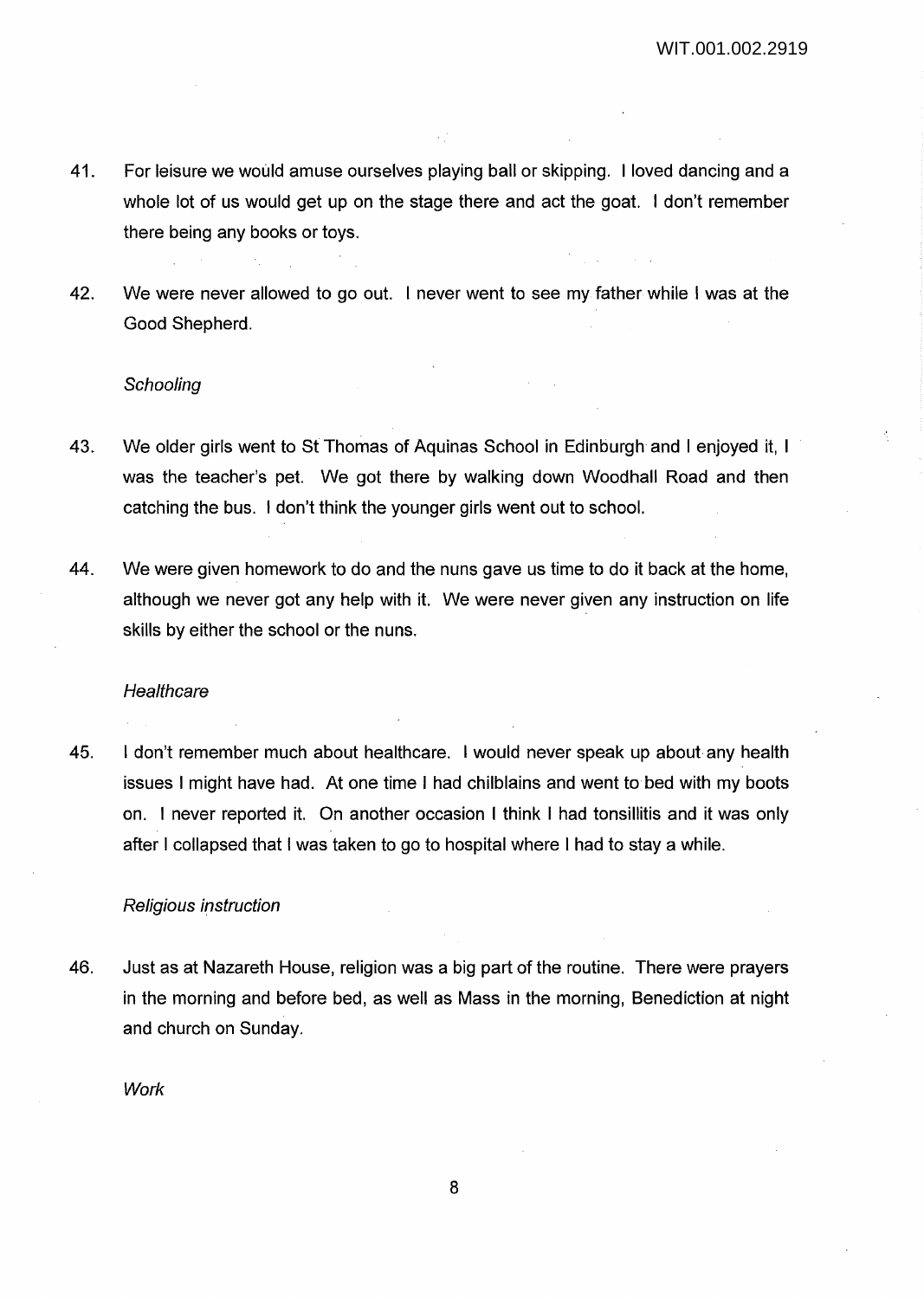47. We had chores to do, including working in the laundry, scrubbing and polishing the floors. Everybody had jobs to do.

# Christmas and birthdays

48. I don't remember anything about Christmas or birthdays so there can't have been any celebrations. We had no personal possessions and so would never have got any presents.

#### Visitors

49. Nobody visited me. I think my family thought of me as a bad girl, which was why my dad had put me away in the home. I don't remember there being any inspections either.

## Emotional care/support

50. Although the nuns were much nicer in Colinton, I would never have spoken to them if I had any worries or concerns. We all just kept to ourselves really.

## **Discipline**

51. The nuns were pretty strict, we did as we were told, but I never got knocked around at Colinton. I don't think any other girls were knocked around either. The punishment if any of us didn't do what we were told was that we would get extra chores to do.

# **Migration**

## Selection/information

52. While I was at school, all the girls from Colinton were interviewed by some people and asked if we wanted to go to Australia. I don't know who those people were. I didn't know where Australia was and I just thought why not?

<u> 1990 - Andreas Andreas Andreas Andreas Andreas Andreas Andreas Andreas Andreas Andreas Andreas Andreas Andreas</u>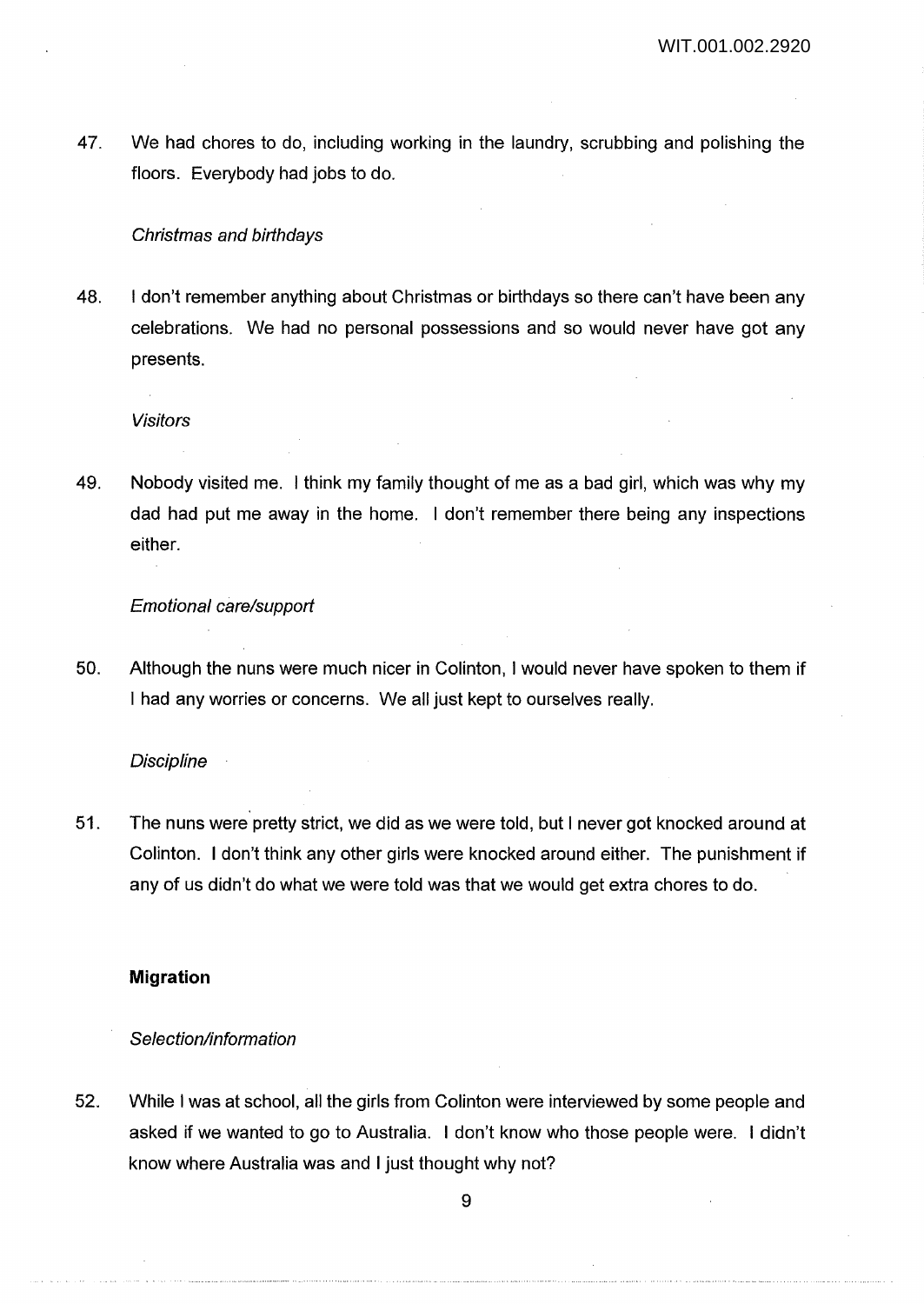53. When my school teacher found out I was going she gave me books on Australia so I had some idea before it came time for me to leave.

# Migration papers

- 54. I have a been shown copies of two migration forms that appear to relate to me. One is dated 1947, the other is dated 1947.
- 55. My father couldn't read or write, but both forms have a signature on them giving -permission for me to go over. Someone else must have signed them for him. The signatures are slightly different.
- 56. Dad thought I was going to Perth in Scotland, not in Australia. Apparently he was very upset when he found out how far away it was.
- 57. I don't remember getting any health tests or assessments carried out before migration.

# Leaving Scotland

- 58. My teacher at school used to tell everybody I was going to Australia and all the girls came to see me off at Waverley train station in Edinburgh. My dad came to see me off as well, along with my uncle and my sister My schoolfriends and my family had all brought me beautiful presents, my grandmother had given me a nice pair of fluffy red slippers.
- 59. We were well dressed, they gave us lovely clothes to travel in as well as a big suitcase. I had all my clothes and all the presents I had been given inside the suitcase but I never saw any of them again when I got to Australia.
- 60. We travelled by train from Edinburgh to Southampton and I remember seeing all the bomb damage in London.

Journey on the RMS 'Ormonde'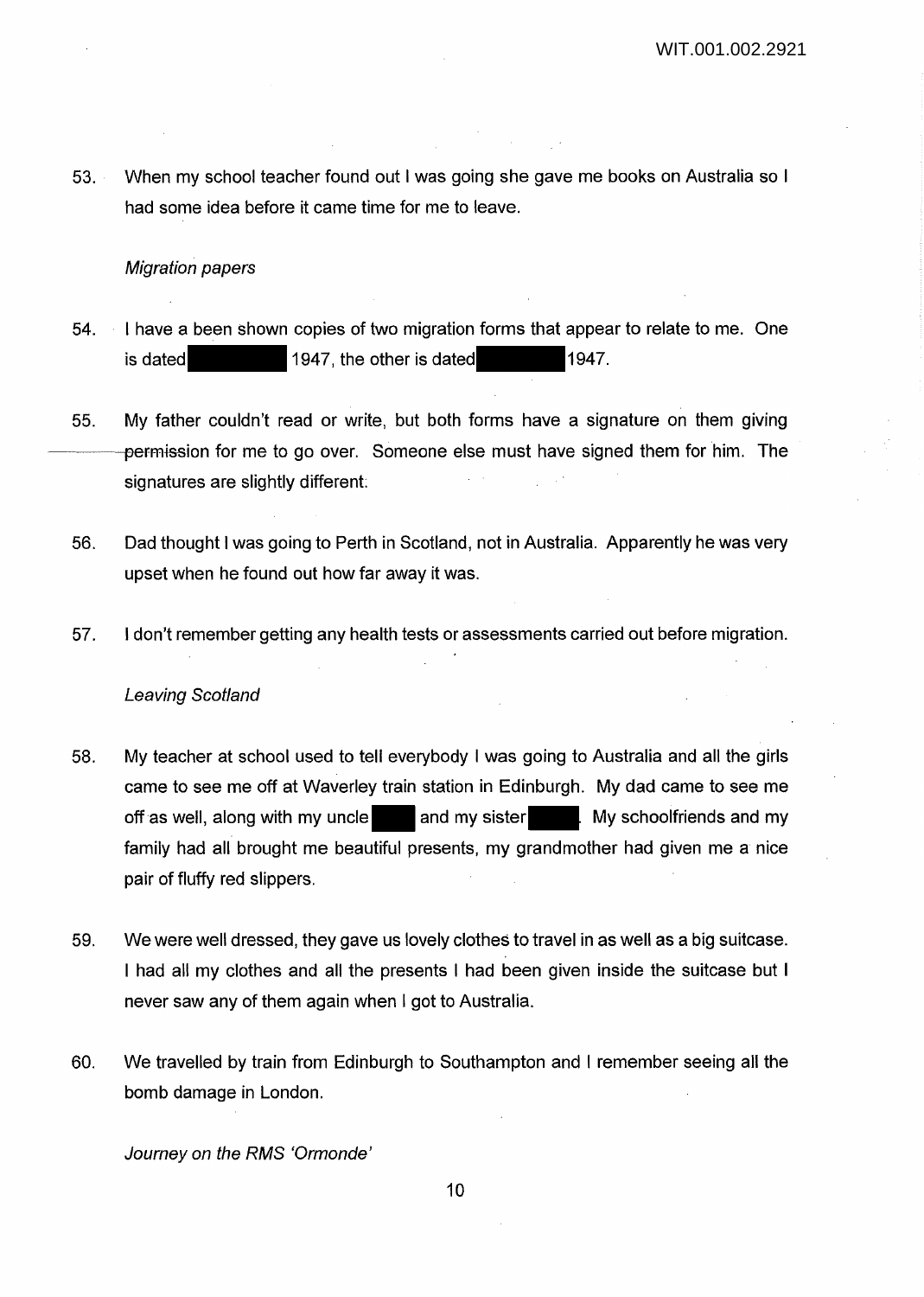- 61. The ship we were on was called the Ormonde and it left Southampton in 1947, when I would have been fourteen years old.
- 62. It was fun on board the ship. The lady that was supposed to be looking after us was going over to Australia to get married, but she was carrying on with one of the stewards. She'd put us to bed and then left us. As soon as she'd gone we'd get up and run round the ship. There was no discipline and I was a proper menace.
- 63. We were never allowed off the ship because there were cholera outbreaks at the different ports we stopped in.

#### Arrival in Australia

- 64. I have been shown a copy of the passenger list for the Ormonde. The list records me as 'Miss LYF going to Fremantle, West Australia (WA). That is correct.
- 65. I remember arriving at Fremantle, it was so hot we couldn't believe it. As soon as we arrived we saw the wool sheds with all their broken windows. I was shocked and thought 'is this Australia'?
- 66. All the kids that had come on the ship were separated. Some went to Castledare, some went to Clontarf and some went to St Joseph's at Subiaco. Some children were from the same families so it was very upsetting for them getting separated.
- 67. I have also been shown a copy of a file about this sailing. It lists all the other girls from the Good Shepherd, including and her sister MDK had been my friend in Colinton and we remained friends until she died just a few years ago. The file correctly records that I was sent to St Joseph's in Subiaco when I arrived. and her sister MDK
- 68. We met the sister superior of St Joseph's,  $N<sub>B</sub>$  in Fremantle. She was a big woman with a red face and was very strict. We were put right off. After that we were all put in a bus and taken to Subiaco. LYB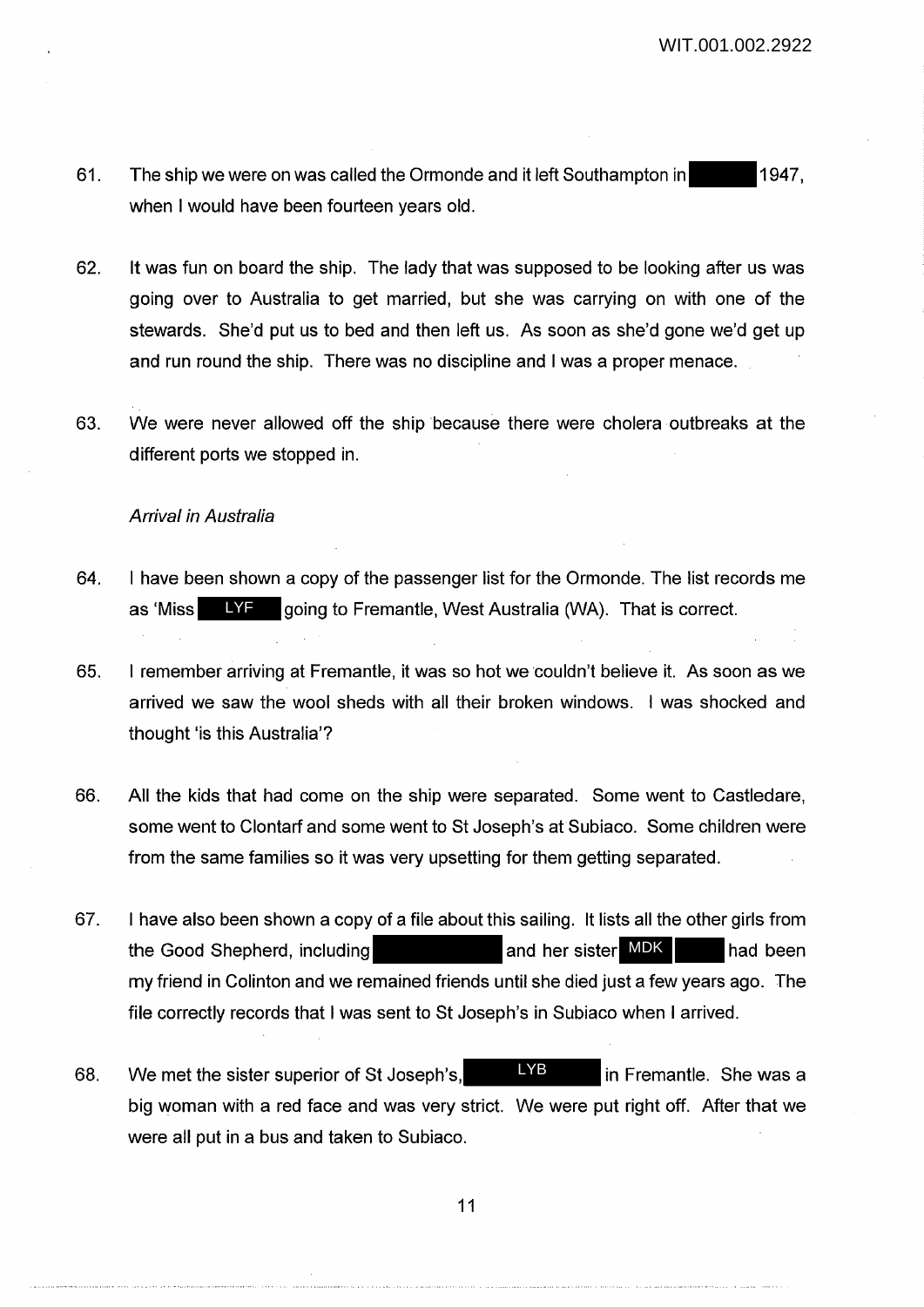**Life in care - Australia** 

**St Joseph's, Subiaco** 

General

- 69. St Joseph's was run by the Sisters of Mercy and was out of town, in a lot of grounds.
- 70. The nuns called us by our first names. I couldn't get used to being called  $I\!\!N$ F in Scotland I'd always been known as **NF**

## First day at institution

71. I was upset because I didn't know I was going to another home, especially one that was an orphanage. I thought I was going somewhere for a better life. The impression I had been given before we left was that people were maybe going to be taking us into their homes and caring for us.

#### Mornings and bedtime

- 72. As soon as I arrived I was told I was going to be working in the kitchen and not going to school. I used to have to get up at five o'clock in the morning to start work. The other kids got up later before they went to school. Bedtime was early and we all had . to wash first.
- 73. I was aware that some other girls were wetting their beds, however by that time I had stopped wetting mine. The same punishment happened in Australia as had happened in Scotland. Bedwetters used to have to stand with a sheet over their heads in front of everybody and wouldn't get any breakfast.

#### **Mealtimes**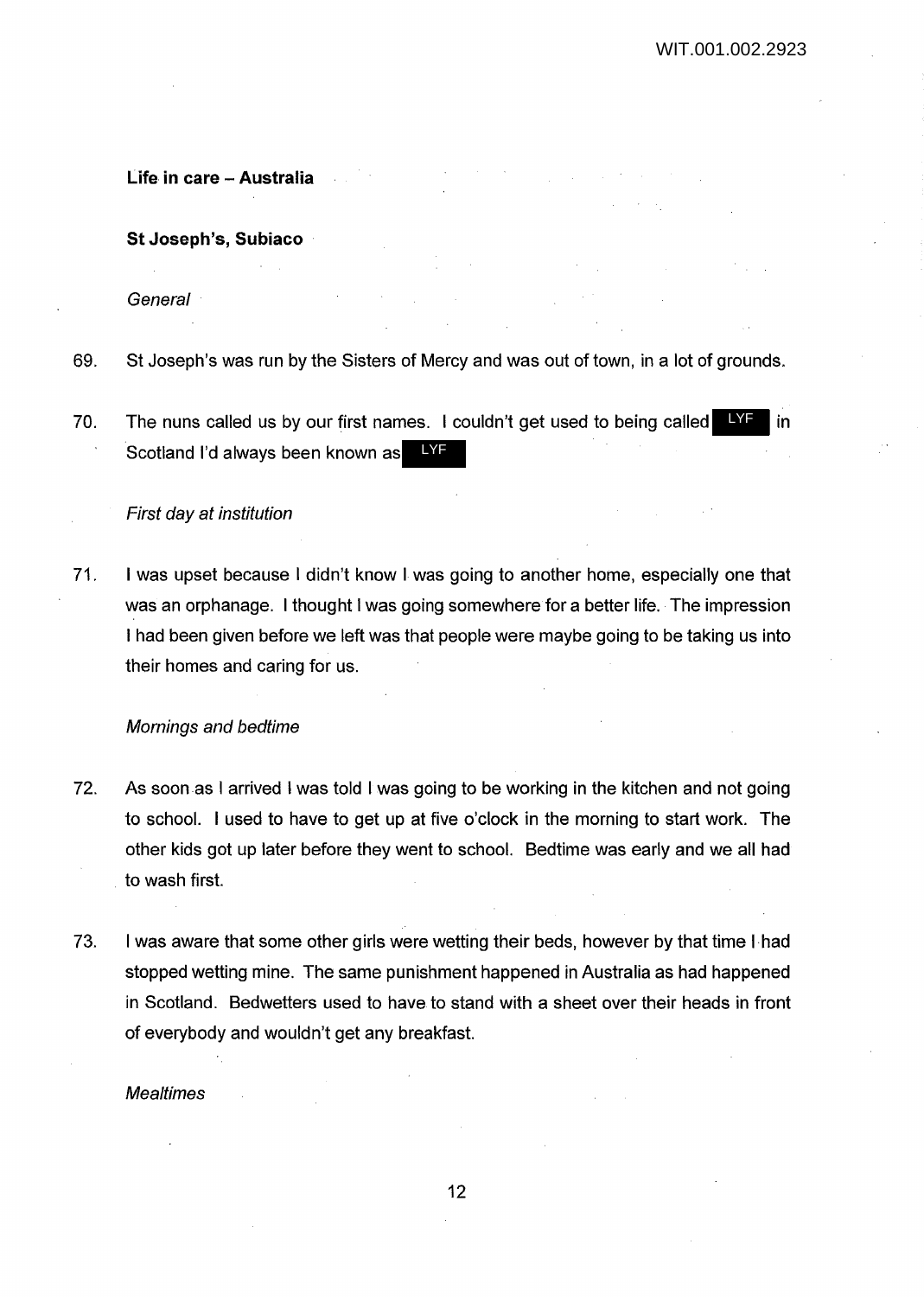- 74. The nuns and priests had different meals from the children and ate separately. They had good meals, we children did not. They would have steak while the children had bread and dripping.
- 75. Dinner was about five or six in the evening and after that we had some leisure time.
- 76. One time I went into the fridge to get some meat for the stray cats and I gave them the priest's rump steak. I got a belting for that.

## **Clothing**

- 77. We weren't allowed to wear shoes and the girls that went to school wore uniforms. I never went to school, I was put straight to work in the kitchen.
- 78. When my dad found out we didn't have shoes he sent me a pair of fur-lined boots. never saw them again until I left, by which time they were too small for me.

# Washing and bathing/Hygiene

- 79. St Joseph's was getting renovated when we arrived and there was only one big bath in a room with sand on the floor. We could only have a bath once a week and we each had to share with another girl. We all had to put a calico gown on and wash ourselves under the gown. I don't remember ever cleaning my teeth at St Joseph's either.
- 80. After the place had been done up there were more baths so we could all have a bath before bed every night if we wanted.

#### Leisure time

81. I'd finish work about half-past one in the afternoon and would go and have a wash. After that I'd go down and play with the other girls. Like the other places I'd been, we had to make our own fun. There were no books or toys.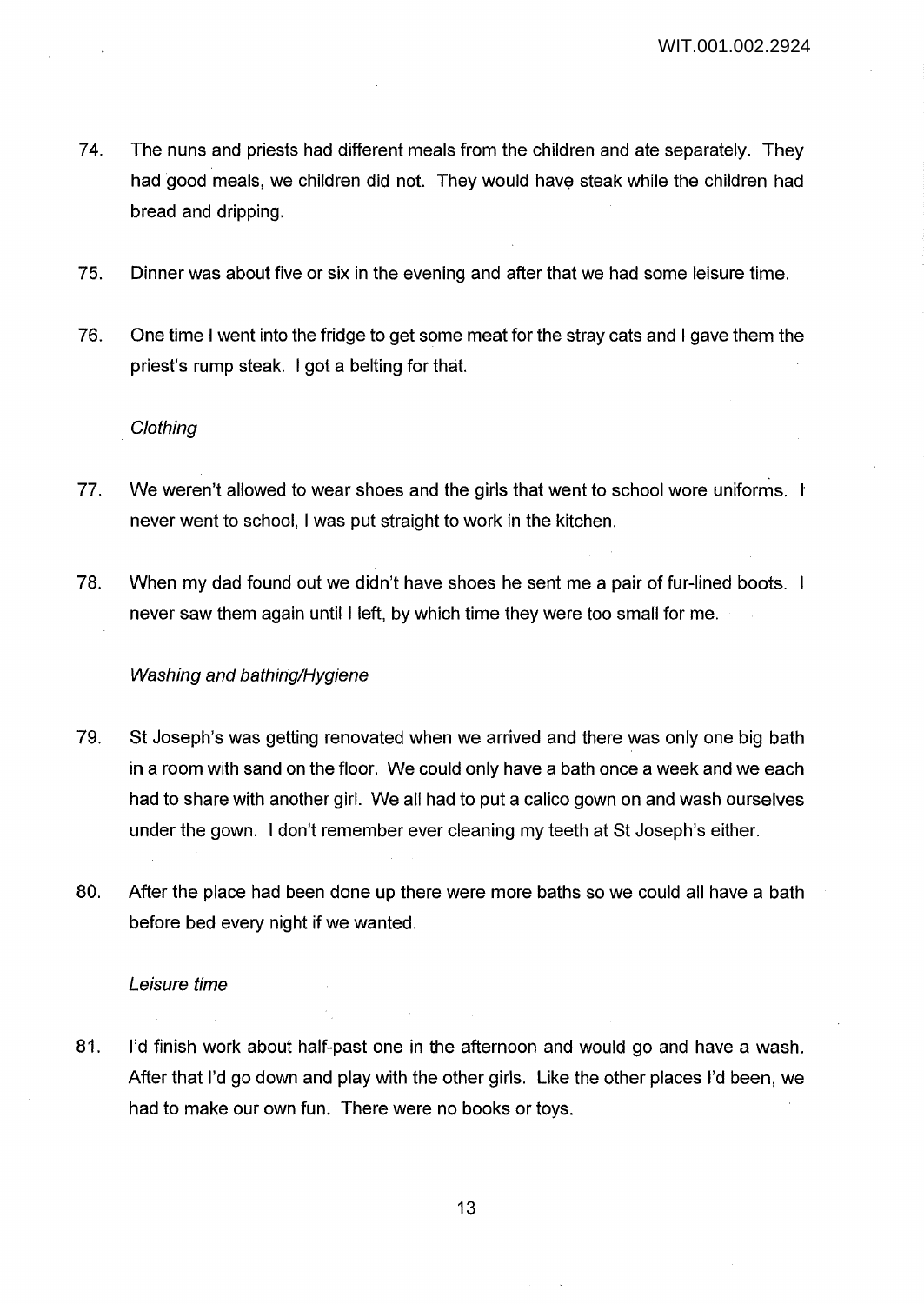82. There was a swing that we used to all play on and some of us would go on the stage, while others played hopscotch. Most of our leisure time was spent outside where there was also a pool. Even though the water was always green we'd still jump in.

**Schooling** 

- 83. It was devastating for me not to have gone to the school. My report card from St Thomas of Aquinas came over with me and it was good so I'd hoped to be continuing my education.
- 84. I was told I wasn't getting to go to school because I was fourteen and yet there were other girls at school who were older than me.
- 85. The nuns taught me to sew and I became pretty good. As well as sewing, the nuns taught me cake decorating and teachers were brought in to give us elocution and swimming lessons.

#### **Healthcare**

- 86. There was an infirmary at St Joseph's and while I was there a lot of the kids got diphtheria. Some children died I think, although I don't know who they were. I think my friend was a carrier and she was admitted to hospital in Perth.
- 87. Another child died while I was at St Joseph's. She was about nine and had been bitten by a mosquito. Again, I don't remember her name, but I don't think any of the children that died were child migrants.
- 88. There was no sex education at all, we were never even told about our periods. We used to steal the sheets, tear them up and use them when we had our periods. It was horrible.

#### Religious instruction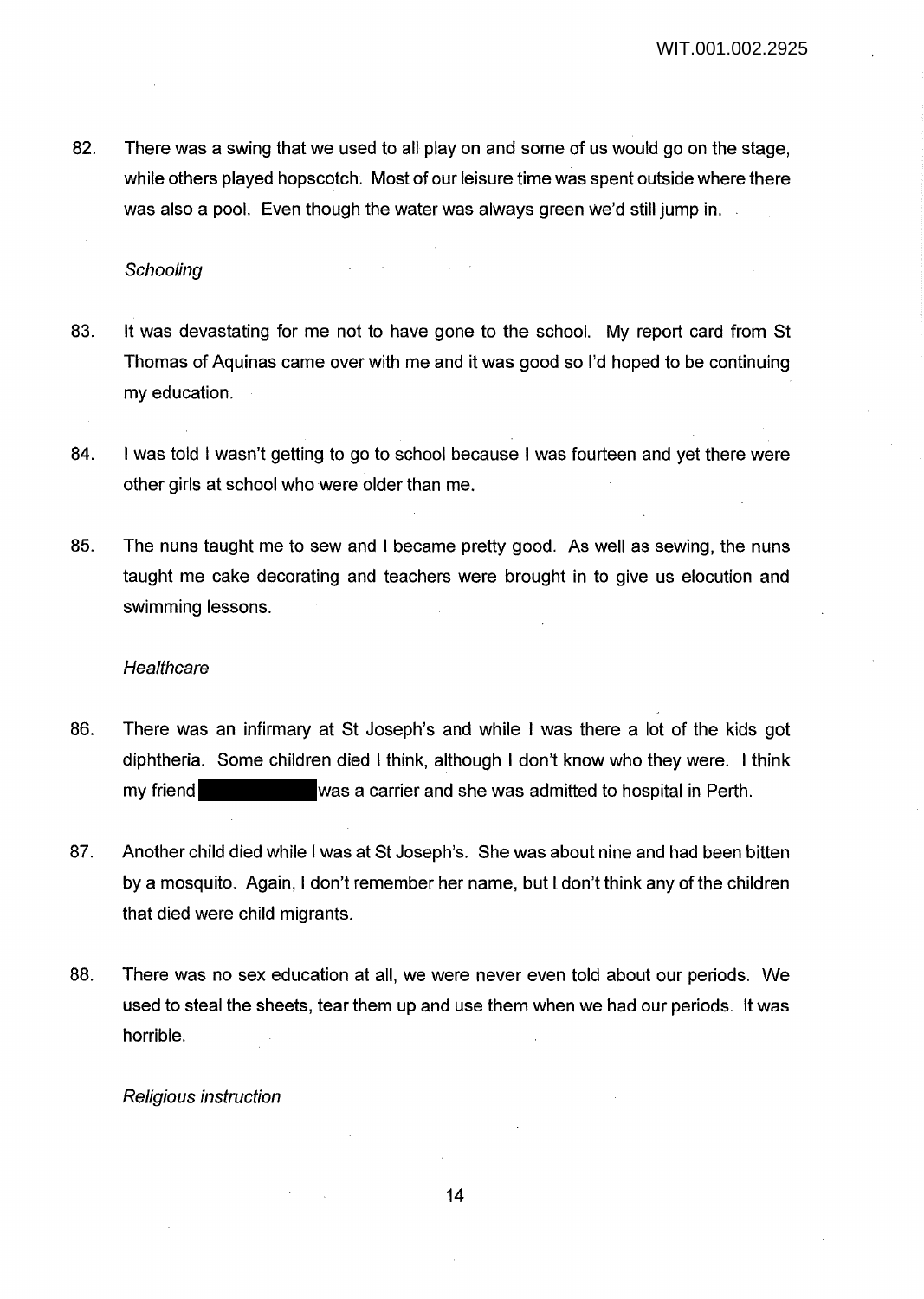89. Like the other homes I'd been in, religion was a big part of daily life. We prayed all the time and had church every day.

**Work** 

- 90. In the morning, as soon as I got up, I'd have to chop wood for the kitchen stoves. Once I'd got the stoves on I'd get the porridge on for breakfast and then prepare the veggies for lunch. I had to learn to cook because I hadn't done any before and I had to cook for all the nuns, the priests and all the kids.
- 91. I was never paid for any of the work that I did.

## Christmas and Birthdays

- 92. Christmas was much the same as it had been in Scotland, we never got any presents. On Christmas Eve we used to have to get up and go to midnight Mass. When we got back to our dormitories there were all these lovely clothes at the end of our beds. I'd never known anything for Christmas anyway so I thought that was a real treat. The next morning all the clothes were gone and we never saw them again. We were never allowed to have any personal possessions.
- 93. One year I was so thrilled because I thought I was going to get something for being first in diving and second in swimming. I got an Easter egg. I suppose it was something.
- 94. Birthdays weren't celebrated either. Some of the kids used to have people come and see them who would bring them presents, but I never got anything.

#### Visitors

- 95. Nobody ever visited me while I was at St Joseph's.
- 96. There were inspections every so often and we had to work for weeks to get the place spruced up for them. When the inspectors came the nuns would put beautiful dolls on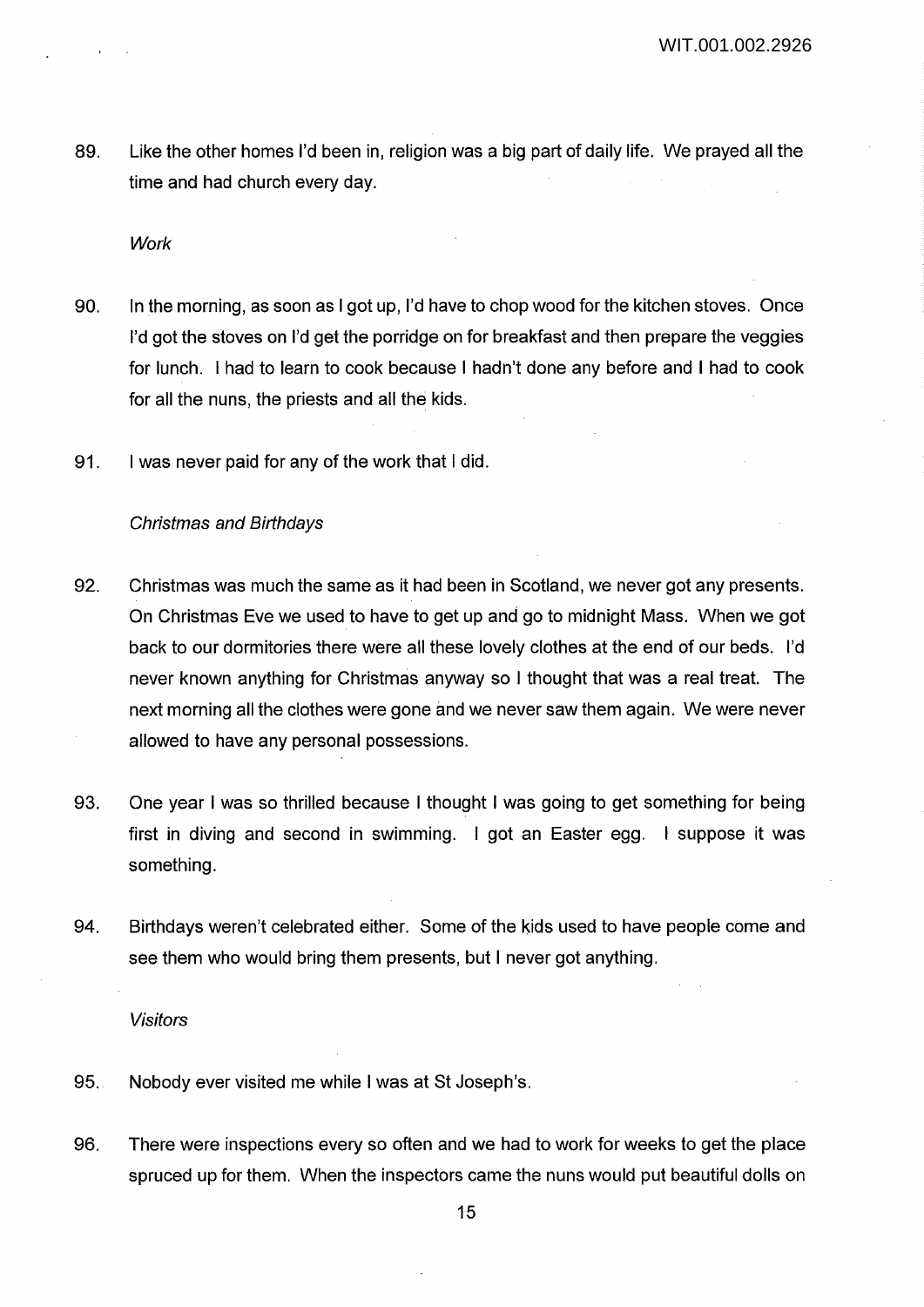our beds and we would get dressed up in shoes and socks. I don't know what happened to the dolls afterwards, we never saw them. None of the inspectors ever spoke to any of the girls.

#### Family

97. I got some letters from my family while I was at St Joseph's. My brother had joined the army and he used to write from India. He was very shocked to find out I was in Australia. It was only when he went home on leave one time that he found out. I'd get letters from my father as well that someone had written for him and I'd write back. It was in one of those letters that I told him I had no shoes.

# Emotional care/support

98. I had made friends with some of the other girls, but there was nobody I could turn to if I had any worries or concerns. By that time I was used to the lifestyle, I'd never had much else. I was upset to come over to Australia and find it was much the same, but there was nobody to turn to and speak to about that.

## Nature and frequency of abuse

- 99. It wasn't as bad at St Joseph's Subiaco as it had been at Nazareth House although we were physically punished all the time.
- 100. We was very strict, we were really scared of her. I was always in trouble, I was always getting slapped by her. One of the girls has since told me that she saw me getting slapped across the face one time when I nearly fell on the floor. She said it was very upsetting. LYB
- 101. I remember another day a girl had bought some lipstick and we all put some on. I was summoned up to see **LYB** who slapped me again and told me, "Get that war paint off your face". LYB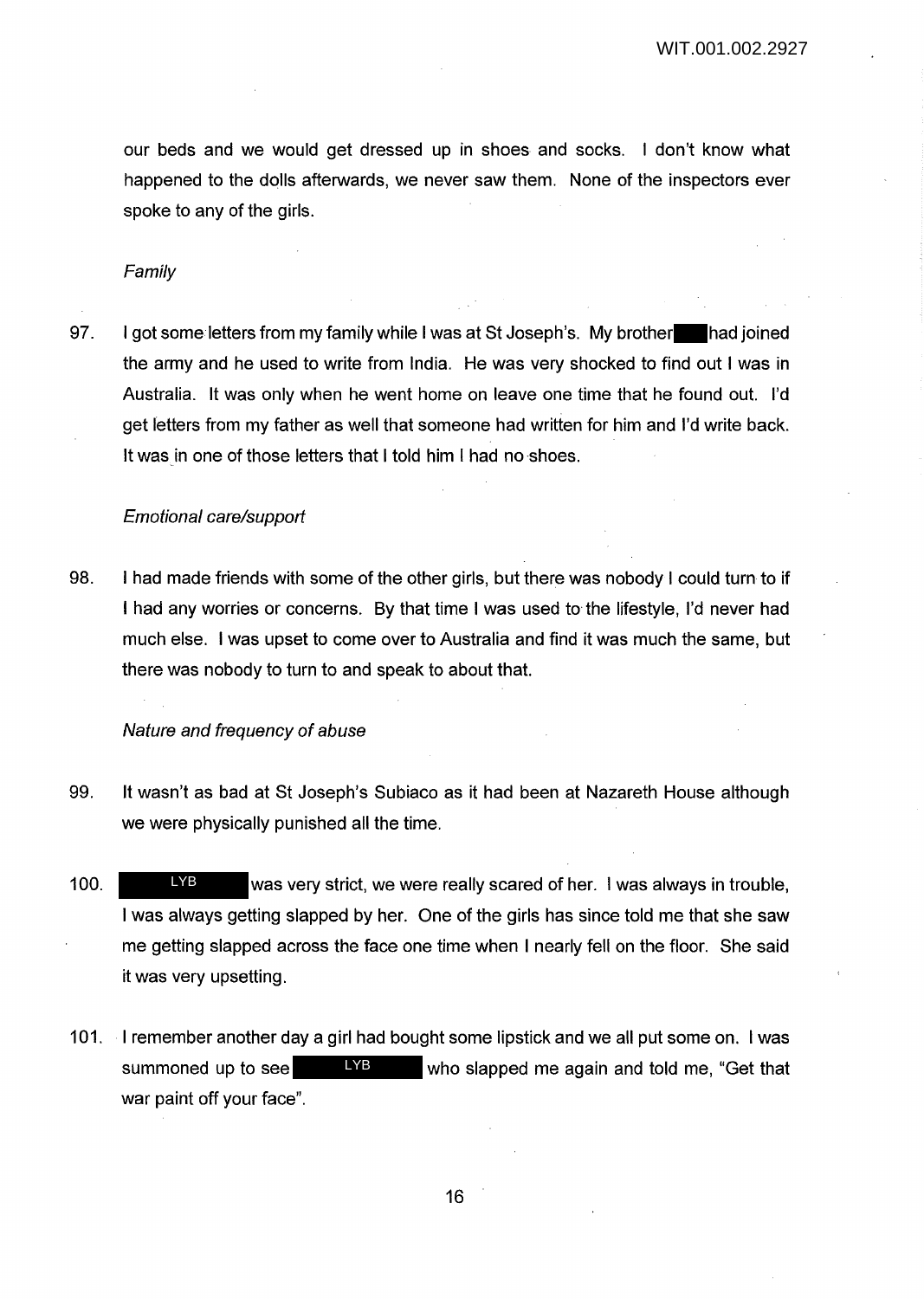- 102. Another time when I was about fifteen I took a jug of tea down to some carpenters who were working there. For a laugh they closed the door of the shed they were in when I was inside. The nuns couldn't find me and someone must have said I was still with the men. **EXP** found out and she slapped me across both sides of my face. LYB
- 103. One of the nuns there, Sister LYC was very cruel. One of the girls didn't have a palate in her mouth and couldn't speak properly. Sister LYC used to tell her off and the girl would answer her back. One time I saw Sister **LYC** actually knock her down the stairs.
- 104. There was an older lady at St Joseph's who had been there from birth and who was disabled and fell over all the time. We kids just used to laugh at her and leave her until someone picked her up. She could be there for quite a while sometimes before any of the nuns noticed, it was awful really.
- 105. I never got hit with a stick or a cane at St Joseph's, it was always a slap across the face from the nuns. I think punishments were much the same for all the girls, I don't remember seeing anyone getting hit with a cane.

#### Reporting of abuse

106. I wouldn't have dared report any of the abuse. Even if I'd wanted to, there was nobody to speak to.

## **Life after St Joseph's, Subiaco**

107. I went out to work when I was seventeen and it was only then that I started getting paid. Even so, I had to give the envelope with my pay to the nuns and they took the money. I was only allowed a certain amount, right up until I left. I never got any of that money back, I presume it had been kept for my keep.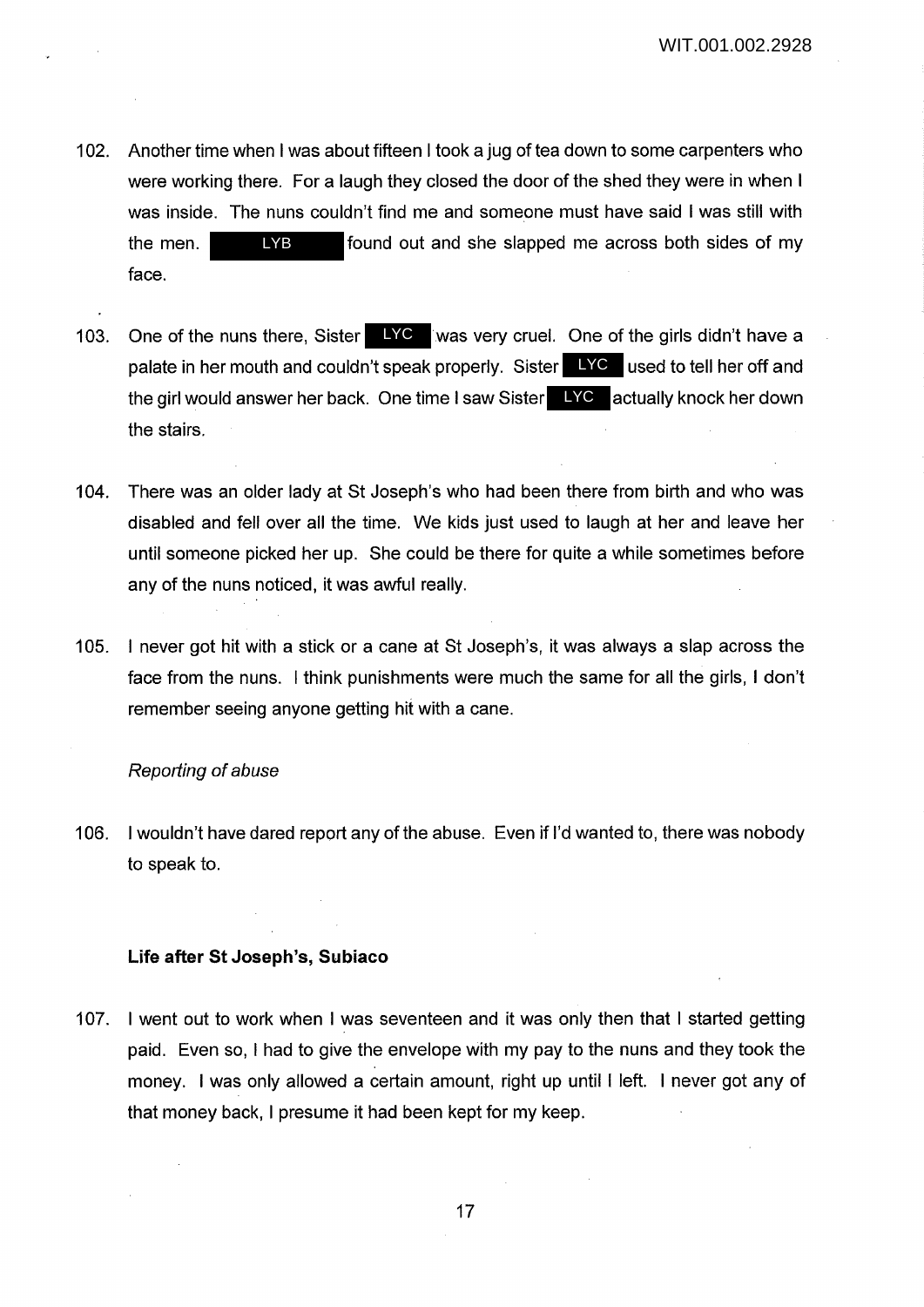- 108. I left St Joseph's when I was eighteen. I had to go to confession before I left and the priest told me whatever I did, never let a man put his hands under my clothes. That was all the education in life skills I got. I knew nothing about how to look after myself, budget or even how to use the telephone. I was on my own, there was no support whatsoever from St Joseph's after I left.
- 109. As I'd had no education and had become pretty good at sewing the nuns put me in a factory that made belts. We were shut in a small room and the smell of the glue used to really get to me. Eventually I was put on a machine and was a machinist for about a year. Every day I had to do ten more belts to be able to stay on that machine. I got tired of it so I left and got a job as a telephonist in the public works in East Perth.
- 110. I met a girl at the factory so I left the orphanage and went to stay with her. Her sister objected to my being there so I went to stay with the girl's uncle instead. He had four kids and he was very strict with them, which broke my heart. He used to come into my bedroom every morning to wake me up and one morning he exposed himself to me. I got out of there after that and moved into a bedsit.
- 111. Through my job at the public works, I met my husband We were married in 1956 and had four children together. I stopped working when I became pregnant. died in 1993.

# **Other action taken**

- 112. I participated in the Redress WA scheme which was a scheme to provide redress to those who had been abused or neglected in the care of the State of Western Australia. Dr Philippa White of the organisation Tuart Place prepared a statement on my behalf. The statement was submitted in January 2009 and I have provided a copy of this statement to the Inquiry. I confirm that the facts stated in it are true.
- 113. I got twenty-eight thousand Australian dollars from the Redress WA scheme. It was very handy, I bought myself a new car and gave some money to the kids.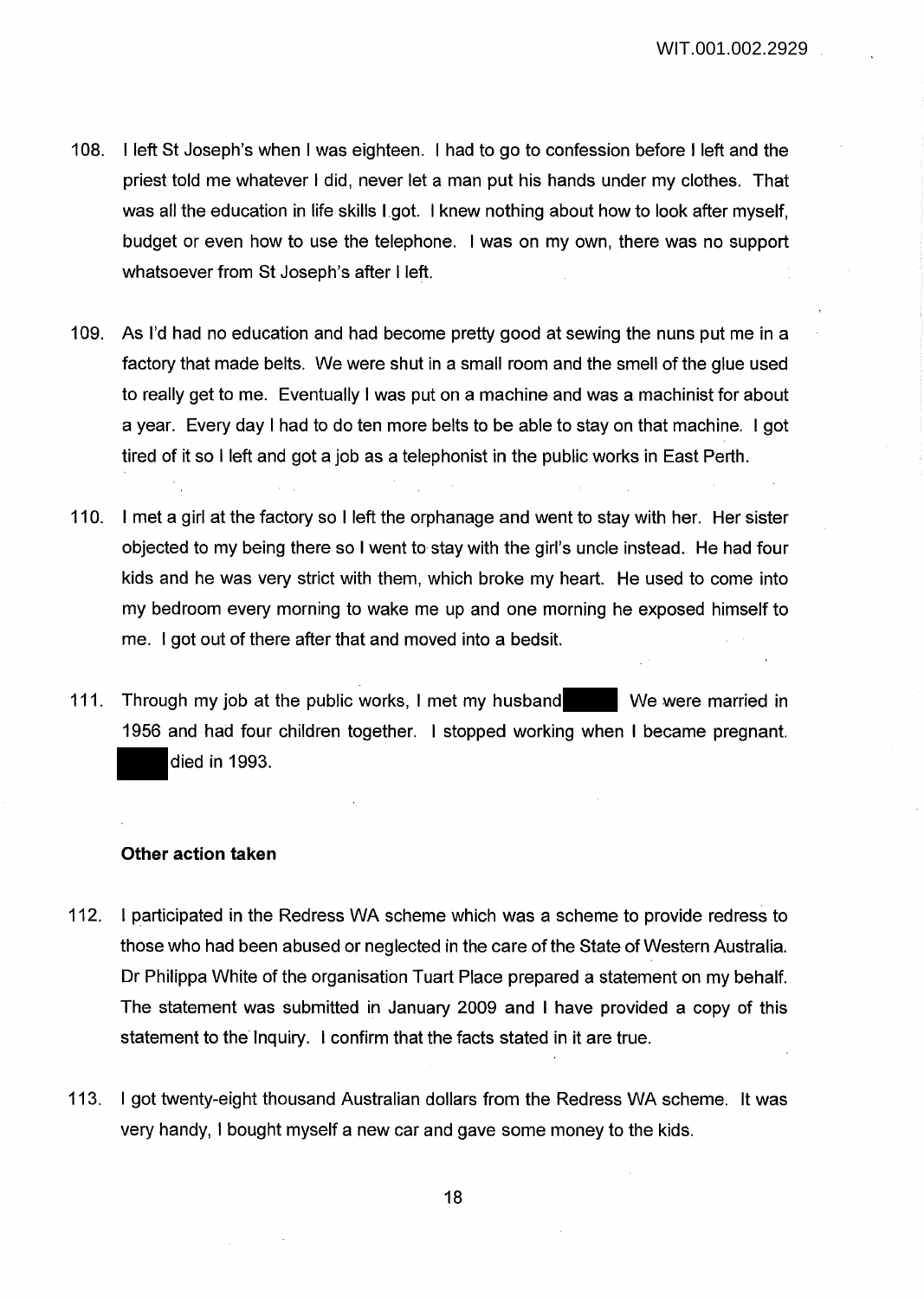- 114. I've never sought any other compensation.
- 115. I went to Parliament House during the Royal Commission into Institutional Responses to Child Sexual Abuse to listen to some of the evidence. Some of the stories from the boys mainly were very shocking.

# **Treatment/support**

- 116. I used to go to Tuart Place quite regularly and would speak to Dr Philippa White there, but I've never had any support or counselling in relation to my time in care.
- 117. I have spoken to my doctor and have had some counselling, though that was more in relation to the problems I have had with my family. I think I would probably benefit from some additional counselling.

## **Records and family tracing**

- 118. I have never applied to get copies of any of my records of when I was in care. I do have a copy of my personal history from the Personal History Index, which has been provided to the Inquiry.
- 119. I've been back over to Scotland a few times, although not for a while now. The first time I went was in 1976 after my husband organised it. I was looking forward to seeing my family, but there was no bond there. I think my dad did try, but I never felt any attachment.
- 120. I saw my mother at that time as well and I have a photo of both of us together, but we never formed a relationship. Even so, she was apparently very upset when I left.
- 121. I went back again in 1997 and stayed with my sister but it wasn't my scene. They all drank and smoked and had parties for me, but I was the odd man out. It was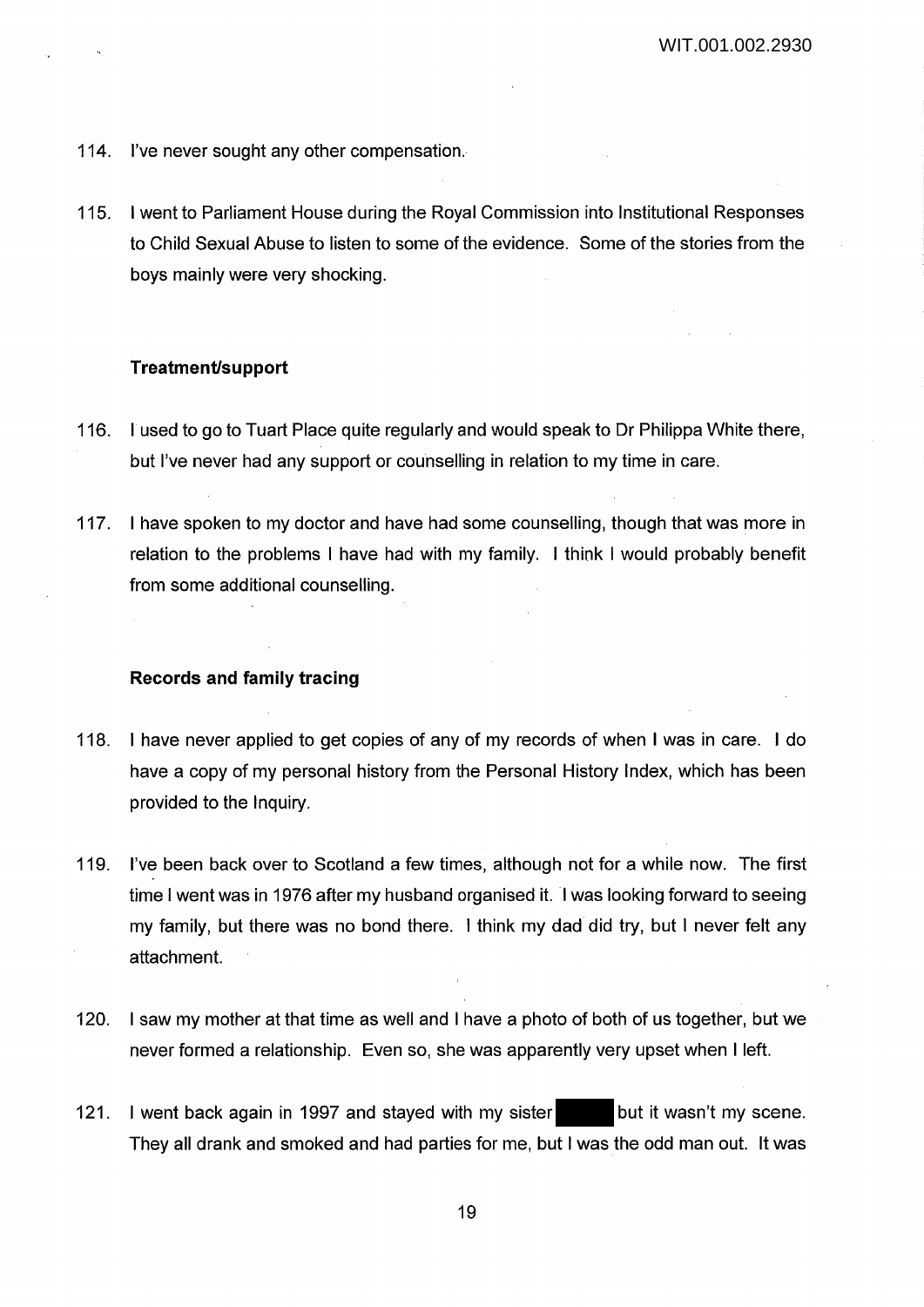a little bit sad for me. My brother was there as well and I was there for a few weeks.

122. The last time I went over was in 2010, by which time my sister was in a home because she had Alzheimer's disease. I went over for her eightieth birthday and stayed with her daughter. I'm no longer in touch with any of my family in Scotland and I won't be going back.

## **Other matters for relating to migration**

- 123. I am aware that there were apologies to the child migrants from the U.K. and Australian governments. That was good.
- 124. Two of my trips home were paid for me. I think one was funded by the British Government as a reunification scheme and the other by both the Sisters of Mercy and the Sisters of Nazareth. We called that trip 'The Sentimental Journey'.
- 125. The Sentimental Journey was fabulous. All the former child migrants met at the airport after having not seen each other for years. For the whole flight we were singing, laughing and carrying on about the nuns.
- 126. We went to various events that had been organised and then we had some time to ourselves. That's when I went to stay with
- 127. While I was there I went to see the Sisters of Nazareth in Edinburgh somewhere and they were so lovely. We had afternoon tea and they said I was a breath of fresh air. I never asked for any information.

## **Nationality**

128. In 1993, the day before my husband died, he told me he wanted me to become an Australian citizen. Previously I only had a British passport. I applied and my husband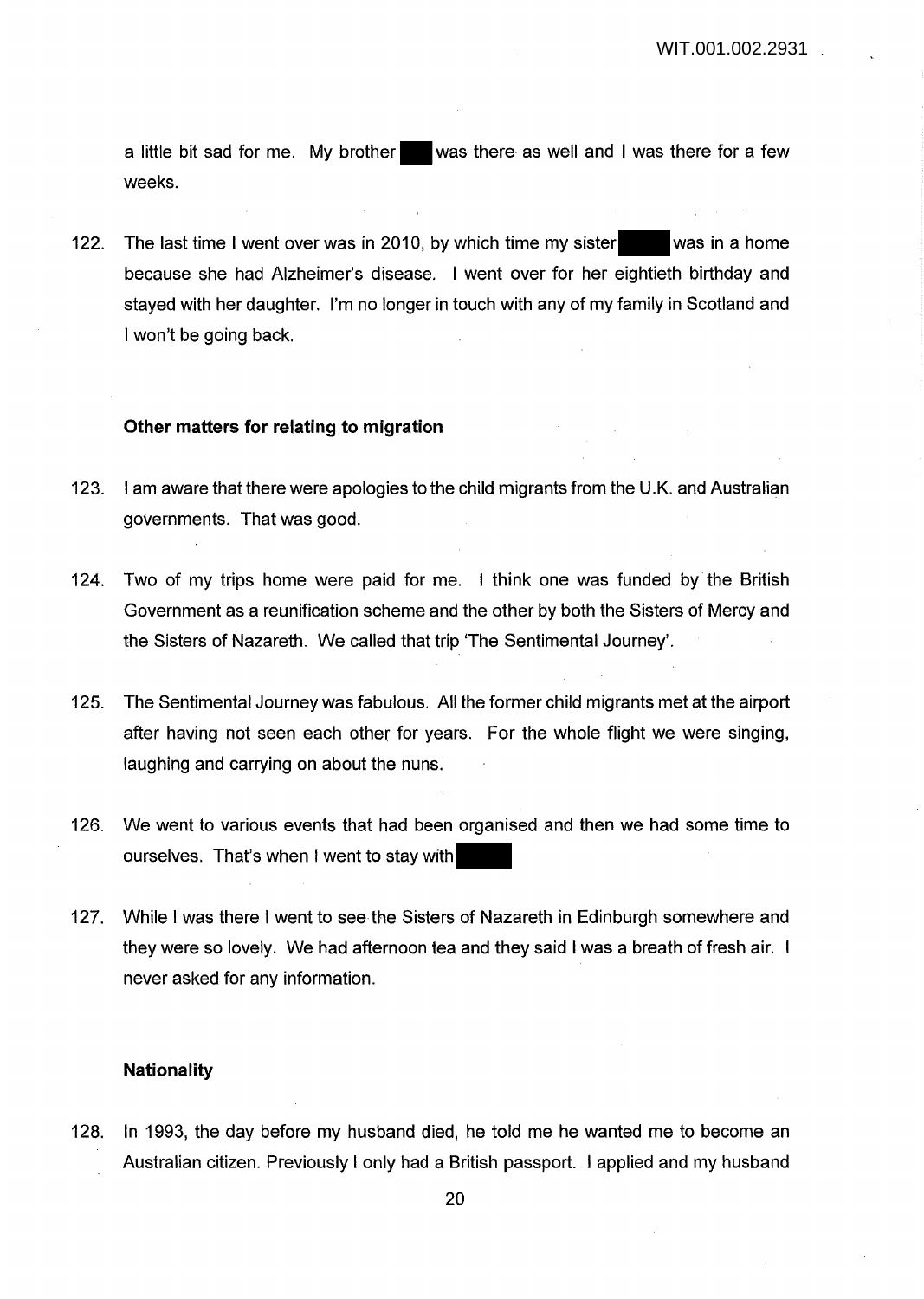paid for it and there were no problems. I have never applied for any social security or anything like that.

**Biography**

- 129. In 2005 who worked with my husband, wrote my biography. I had spoken with about what happened to me and he told me he wanted me to write a book. I was eventually persuaded and wrote it all out in longhand before I gave it to him and he made it into a book. He called it  $\blacksquare$ think he did very well. It's never been published.
- 130. Most of the words in the book are mine and also put a lot of information in about the war and other research he'd carried out. I have provided a copy of my biography to the Inquiry. I confirm that the facts stated in it are true.

# **Impact**

- 131. I think my time in care and being a child migrant had lot of effect on my family. I describe the impact my time in care has had on me in my Redress statement.
- 132. I also make mention of my education being stopped when I arrived in Australia, even though I'd been a good student in Scotland. I feel that has been a source of frustration and sadness throughout my adult life.
- 133. I come across as very well organised but it's all a front, deep down I'm very depressed.

# **Final thoughts**

134. I think it's all now too late for a lot of the child migrants. What can be done now?